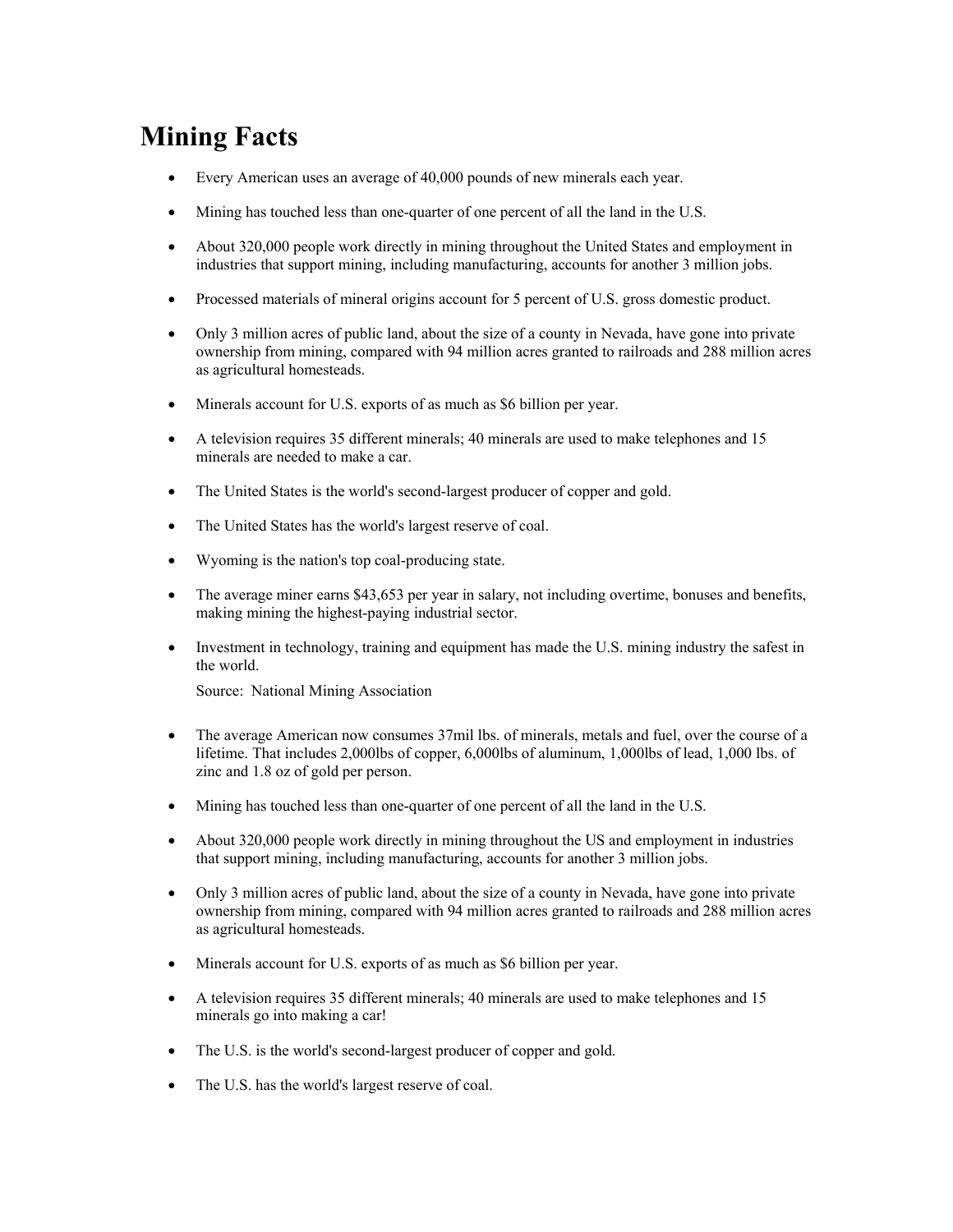- Investment in technology, training and equipment has made the U.S. mining industry the safest in the world.
- Some believe that the reason policemen in the USA are nicknamed "cops" or "coppers" is to do with their uniforms which used to have copper buttons.
- Slag dumps in Asia Minor and on islands in the Aegean Sea indicate that man learned to separate silver from lead as early as 3000 B.C.
- Nevada lands directly affected by mining is one tenth of 1%. That is not bad considering that it is 110,561 square miles and ranks 7th in the United States in size. It ranks 43rd in population at 800,493 people (1980 census).
- In ancient times salt was traded ounce for ounce for gold. Salt was once made into 'coins' and 'cakes' in china and the Mediterranean for use as currency. Several cultures levied taxes on salt.
- Gold was first legalized as money as early as 1091 BC in China as an alternative to silk. Gold is still the only universally accepted medium of exchange.
- Coal was used widely in England in the 1600's because of wood shortages. Brewers had decided to try to dry their malts with coal generated heat but the fumes were absorbed by the brew, ruining the taste. The brewers found, however, that the undesirable gases could be eliminated if the coal was first heated in an air tight oven. Thus the discovery of the coke making process that has since been an essential part in the making of iron and steel.
- Gold is the most ductile (easily molded or shaped) of all metals, allowing it to be drawn out into tiny wires or threads without breaking. As a result, a single ounce of gold can be drawn into a wire five miles long. Gold's malleability is also unparalleled. It can be shaped or extended into extraordinarily thin sheets. For example, one ounce of gold can be hammered into a 100 square foot sheet.
- The greatest gold rush in U.S. History began when gold was discovered at Sutter's mill in California by a man named James Marshall on January 24th, 1848.
- Because of the California gold rush there were enough people there by 1850 for California to be admitted into the Union as a state.
- The Pikes Peak gold rush in 1859 opened up Colorado and launched the city of Denver.
- Homestake mine, in Lead, South Dakota, is one of the largest gold mines in the US. Operations began on April 9, 1876 and is the oldest continually operating gold mine in the world.
- 2000 years ago the Chinese used an alloy of nickel.
- Pure nickel was first isolated in 1751 by Axel Cronstedt, a Swedish scientist.
- The Soviet Union is the worlds top nickel producer weighing in at about a fourth of the world total in nickel production.
- Nitric acid was one of the first acids known. Many alchemists of the Middle Ages used it in their experiments.
- Salts are taken from the ground and purified...and end up on your kitchen table. Deposits were formed by the evaporation of large parts of oceans millions of years ago. In these natural formations also occur calcium carbonate and potash. Underground salt deposits are found all around the world.